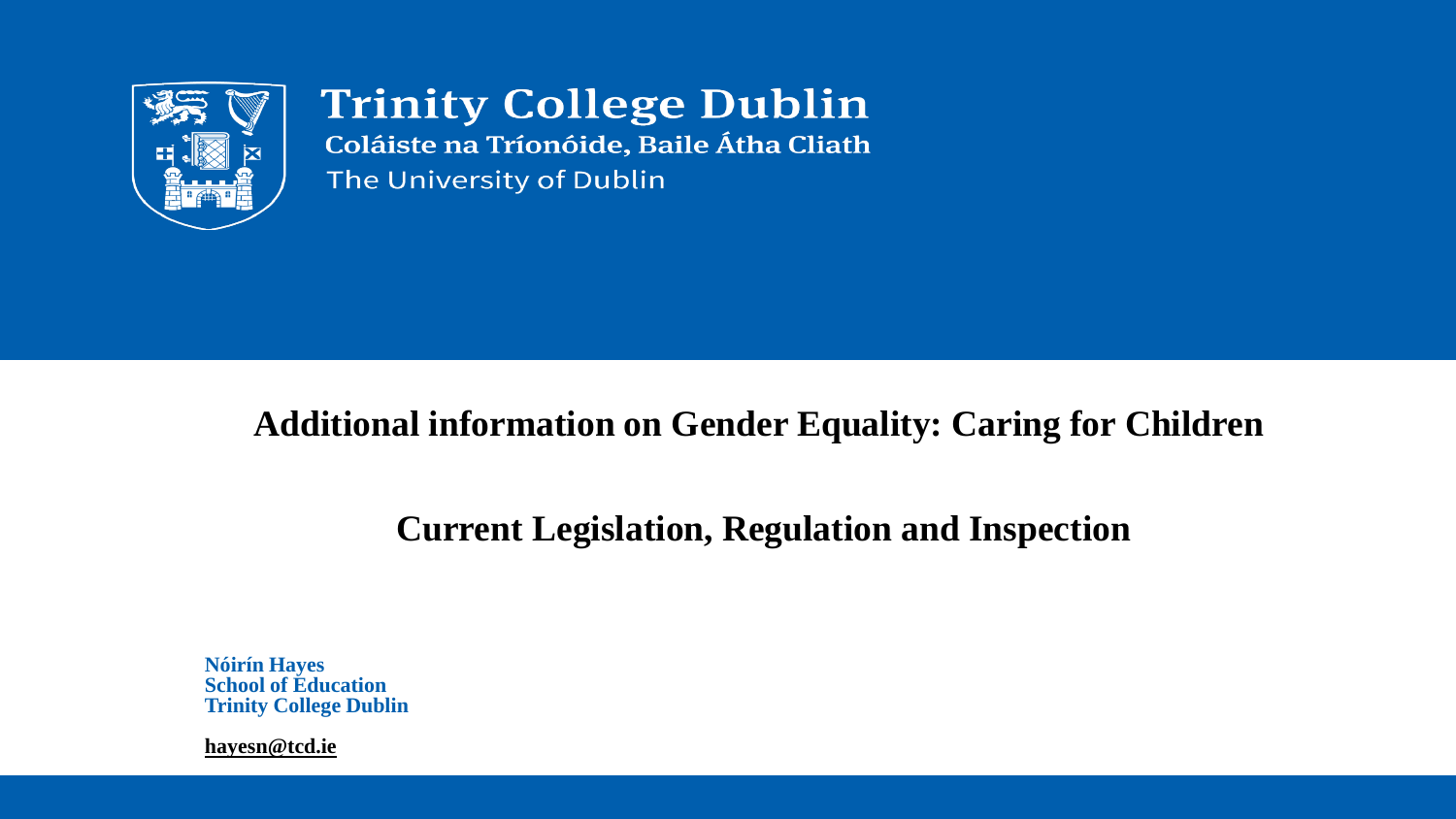# Specific Childcare Legislation

- Child Care Act 1991(Early Years Services) Regulations 2016.
- Since June 2016, it is a legal requirement for all early childhood services to register with Tusla – the Child and Family Agency
- Since February 2019 it is a legal requirement for all SAC services to register with Tusla
- Tusla 2019 figures indicate a total of 4,598 services are registered ... very few childminders are registered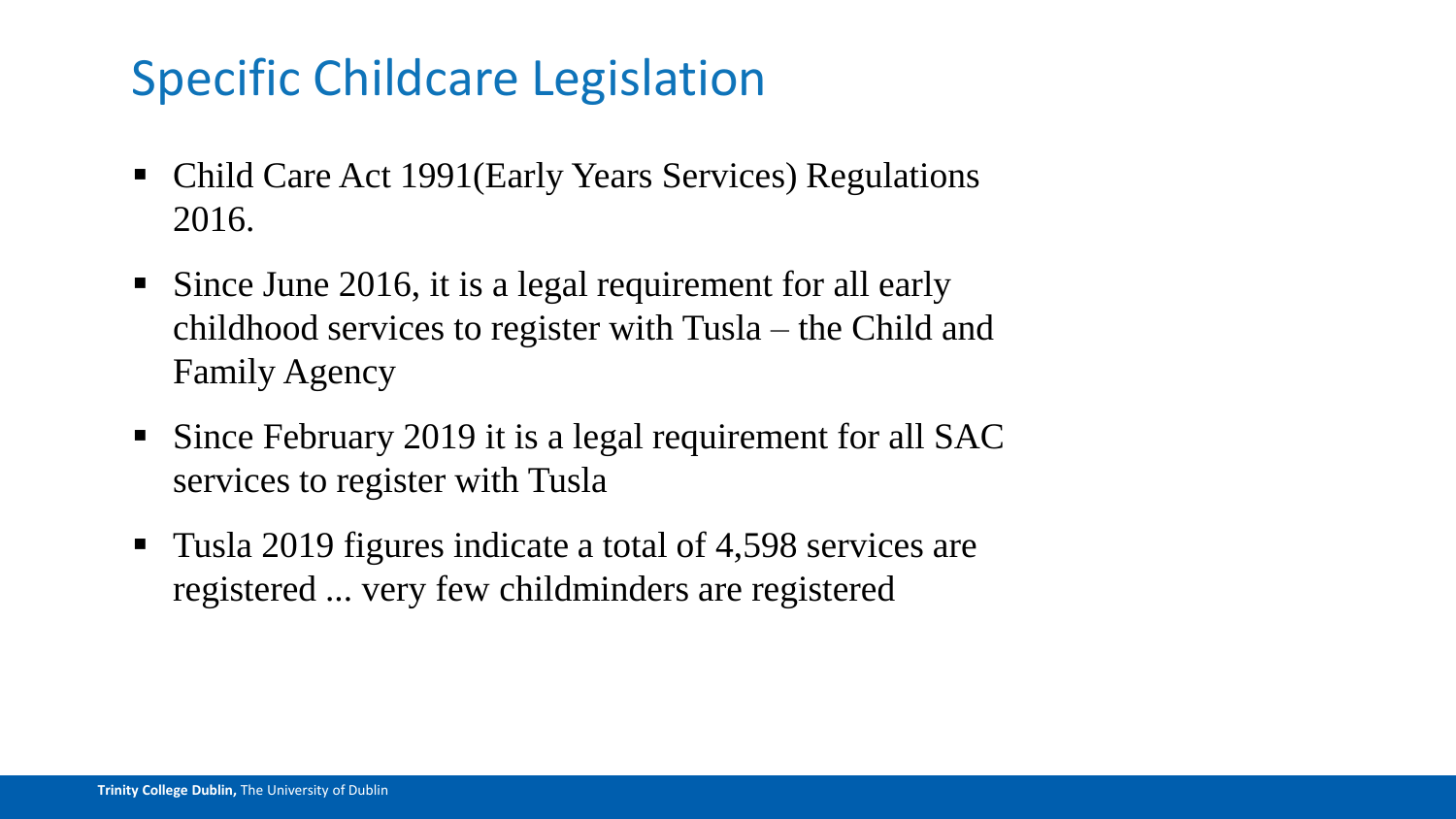## Regulation

Tusla (Child and Family agency) published the Quality and Regulatory Framework (QRF) in 2018

The QRF details compliance requirement under the headings:

- $\triangleright$  governance
- $\triangleright$  health, welfare and development of the child safety
- $\triangleright$  premises and facilities